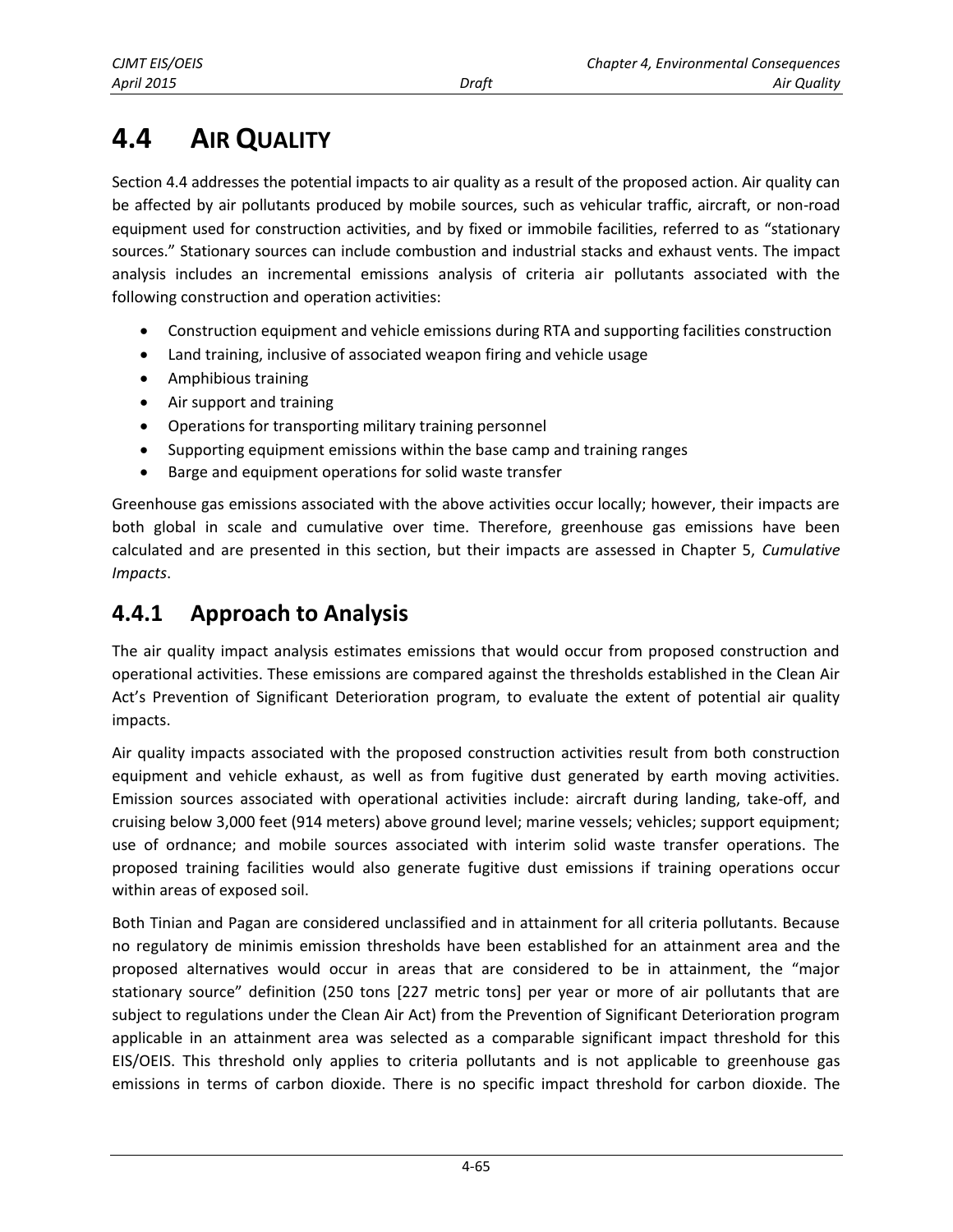potential impacts of greenhouse gas emissions, including carbon dioxide, are discussed in Chapter 5, *Cumulative Impacts*.

More detailed information on methodology for determining air quality impacts related to the proposed action, including annual emission calculations, is presented in Appendix G, *Air Quality Technical Memo*.

### **4.4.1.1 Construction**

Air quality impacts were evaluated based on the construction and ground disturbance activities described in Chapter 2, *Proposed Action and Alternatives*. Criteria pollutants and carbon dioxide emissions were calculated based on the equipment type, the duration of equipment use, and anticipated manpower, detailed in Appendix G, *Air Quality Technical Memo*.

Construction equipment and manpower requirements were based on the data contained in 2003 *RSMeans Facilities Construction Cost Data* (RSMeans 2002) and 2011 *RSMeans Facilities Construction Cost Data* (RSMeans 2010). It was assumed for emission estimating purposes that construction activities would start in 2017 and continue through 2027.

Construction equipment emissions were calculated based on estimated hours of equipment use and the emission factor assigned to the equipment, as provided by the U.S. Environmental Protection Agency in the NONROAD emission factor model (U.S. Environmental Protection Agency 2008). National default model inputs for off-road construction equipment and vehicles, average equipment horsepower values, and equipment power load factors were also obtained from the U.S. Environmental Protection Agency model (U.S. Environmental Protection Agency 2008).

Because the operational activity data presented in RSMeans' cost data books are generated based on the overall length of time equipment is onsite, an equipment actual running time factor (i.e., actual usage factor) was employed to estimate equipment emissions. The usage factor for each equipment type was obtained from Federal Highway Administration's *Roadway Construction Noise Model User's Guide* (Federal Highway Administration 2006). Emission factors related to construction delivery trucks were estimated using the latest version of the Motor Vehicle Emission Simulator, MOVES2010b (U.S. Environmental Protection Agency 2012). The MOVES2010b emission factor model provides a specific emission factor database for truck and commuter vehicle classifications. Because the MOVES2010b model does not contain data for the CNMI, the database for the U.S. Virgin Islands was used, based on a recommendation from the U.S. Environmental Protection Agency (Dave Brzezinski, U.S. Environmental Protection Agency, personal communication, May 30, 2013). To estimate air emissions generated during construction of the proposed Tinian and Pagan RTAs, the following prototypical elements were used to extrapolate emissions for the overall construction effort:

- General range clearing and grading
- Range automation installation
- Range equipment shed
- Base camp
- Airfield improvements
- Roadway construction
- Port improvements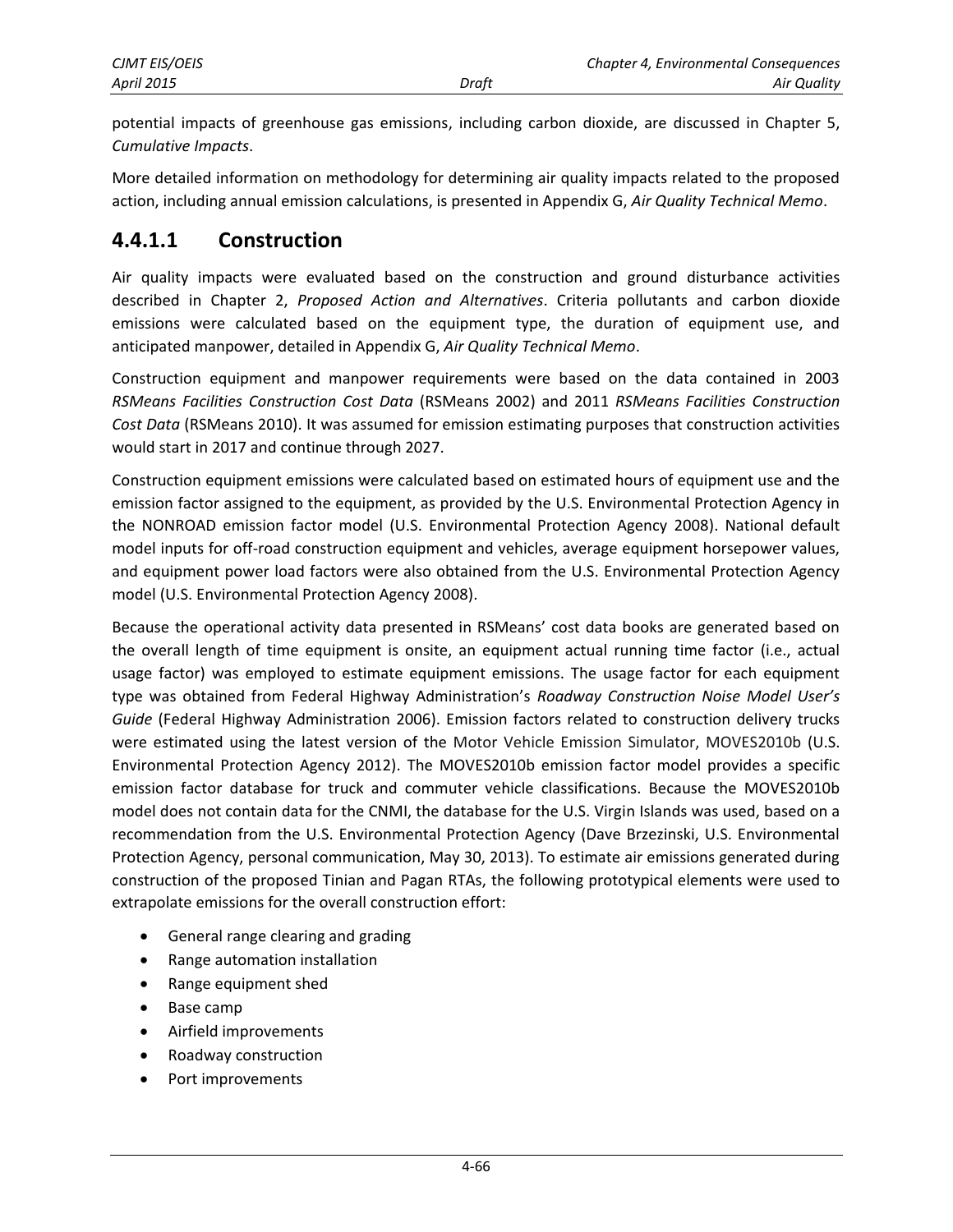# **4.4.1.2 Operation**

Proposed operational training activities with the potential to impact air quality include:

- Aircraft flight operations during take-off and landing, cruising training, and transporting troops, weapons, and other training equipment
- Marine vessel operations
- Ground vehicle operations at ranges
- Support equipment operations
- Munitions operations
- Interim solid waste transfer/process operations

### **4.4.1.2.1 Aircraft Emissions**

The number of annual training flight missions and flight hours within 3,000 feet (914 meters) above ground level defined for each alternative were based on information described in Chapter 2, *Proposed Action and Alternatives*. This altitude is defined by the U.S. Environmental Protection Agency to account for aircraft emissions within a mixing zone (see Appendix G, *Air Quality Technical Memo* for more details). The training data includes the number of landings and take-offs at Tinian International Airport and at various designated landing practice zones, and overall in-flight hours operating below 3,000 feet (914 meters) above ground level within Tinian and Pagan airspace. The emissions from aircraft flight operations were estimated using the methods and emission factors obtained from the following references:

- *Procedures for Emission Inventory Preparation, Volume IV: Mobile Sources* (U.S. Environmental Protection Agency 1992).
- DoN aircraft engine emission factors developed by the DoN's Aircraft Environmental Support Office (Aircraft Environmental Support Office 2000-2013).
- *Air Emissions Guide for Air Force Mobile Sources* (Air Force Civil Engineer Center 2013) and U.S. Federal Aviation Administration Emissions and Dispersion Modeling System (Version 5.01) for non-DoN aircraft emissions factors (Federal Aviation Administration 2014).

### **4.4.1.2.2 Marine Vessel Emissions**

The training vessel operational data such as the engine power level for each vessel type, the operational hours per vessel per event, and the number of events per year were predicted based on the training tempo described in Chapter 2, *Proposed Action and Alternatives*. Vessel emissions were calculated using the methodologies, emission factors, and load factors related to diesel marine vessels obtained from *Current Methodologies in Preparing Mobile Source Port-related Emission Inventories* (U.S. Environmental Protection Agency 2009). Emission factors were multiplied by predicted annual running hours for each identified vessel to determine overall estimated emissions on an annual basis.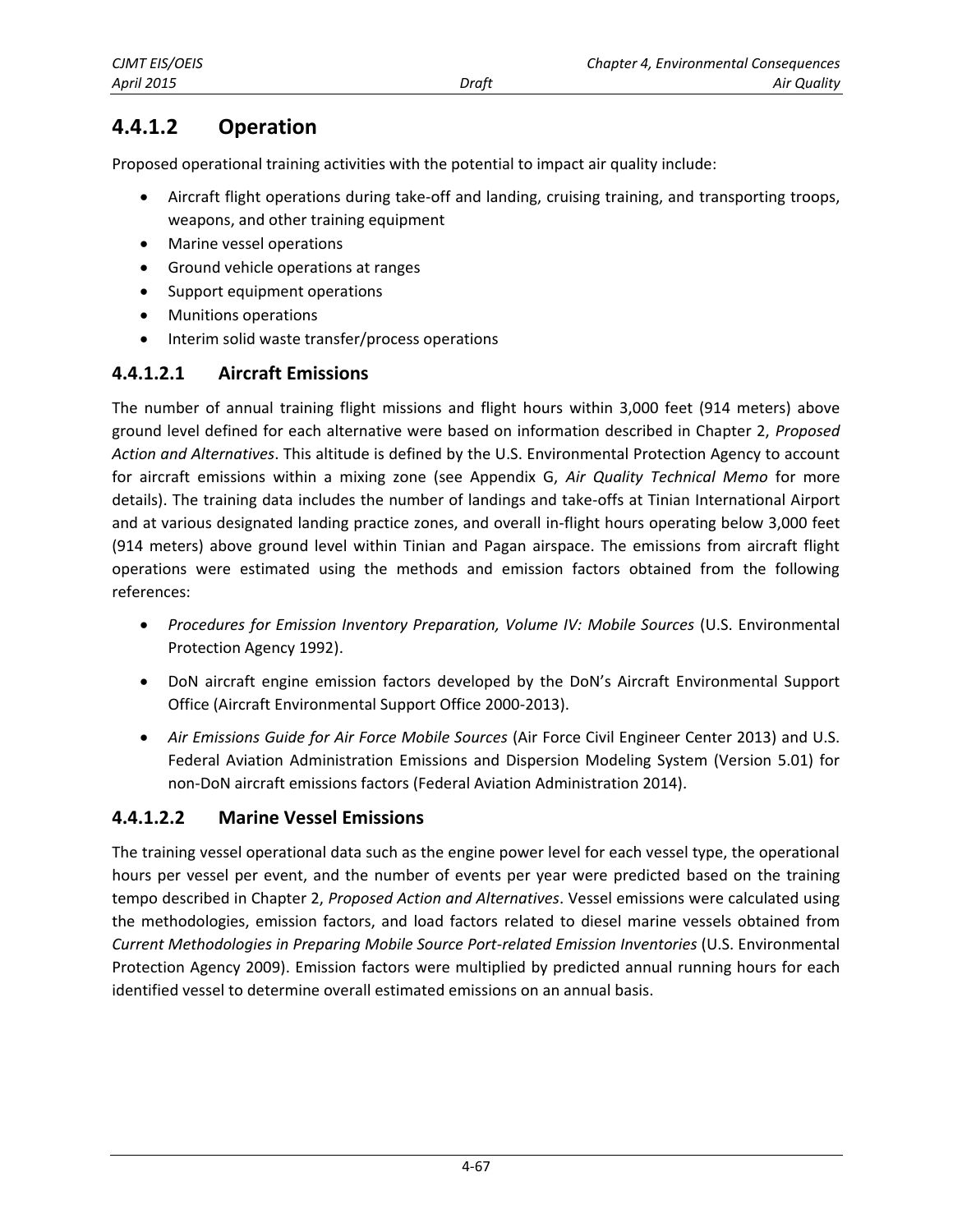### **4.4.1.2.3 Ground Vehicles Emissions**

Ground training vehicle exhaust emissions from trucks, high mobility multi-purpose wheeled vehicles, and buses used during training exercises were estimated with the same method used to predict construction vehicle emissions. The U.S. Environmental Protection Agency MOVES2010b emission factor model was used to predict emissions factors associated with each type of training vehicle (U.S. Environmental Protection Agency 2012). The model-established emission factors are based on the average weight and fuel type of each type of training vehicle. The emission factors were then multiplied by the annual vehicle running hours to determine overall emissions on an annual basis. In addition, because most of these training vehicles would maneuver on unpaved roads with the potential to generate fugitive dust, the U.S. Environmental Protection Agency's AP-42, *Compilation of Air Pollution Emission Factors*, was also used to predict particulate matter components in fugitive dust emissions from training vehicles (U.S. Environmental Protection Agency 1995).

### **4.4.1.2.4 Supporting Equipment and Generator Emissions**

It is anticipated that during the training exercises, mobile and portable equipment; such as water and fuel trucks; forklift; and mobile and stationary diesel generators would also be required. The supporting equipment emission factors are based on both the U.S. Environmental Protection Agency's AP-42 (U.S. Environmental Protection Agency 1995) and the NONROAD model database (U.S. Environmental Protection Agency 2008). Relevant emission factors were multiplied by the annual equipment running hours to determine overall emissions on an annual basis.

#### **4.4.1.2.5 Weapon Firing Emissions**

Air emissions potentially occur during each weapon firing. Emission releases may occur during the launching of a projectile, from the propellant charge at firing position, and from the detonation explosion of the projectile in the target vicinity. The U.S. Environmental Protection Agency has published emission factors mostly in draft forms for various munitions in the AP-42 guidance. These emission factors for weapons firing and explosive detonation were used to predict overall munitions emissions.

#### **4.4.1.2.6 Solid Waste Transfer Equipment Emissions**

It is anticipated that solid waste generated as part of training exercises would be processed and transferred from Tinian to a regulatory compliant facility off-island. Mobile equipment (e.g., barges, loaders) would therefore be required to process and transport the waste between islands. The equipment emission factors are based on the same references described previously for barge emissions and non-road equipment.

### **4.4.2 Resource Management Measures**

Resource management measures that are applicable to air quality include the following best management practices and standard operating procedures:

- Maintenance and operation of construction equipment in compliance with the Environmental Protection Agency's Tier 2 engine emission standards
- Minimization of land disturbance during construction and operational periods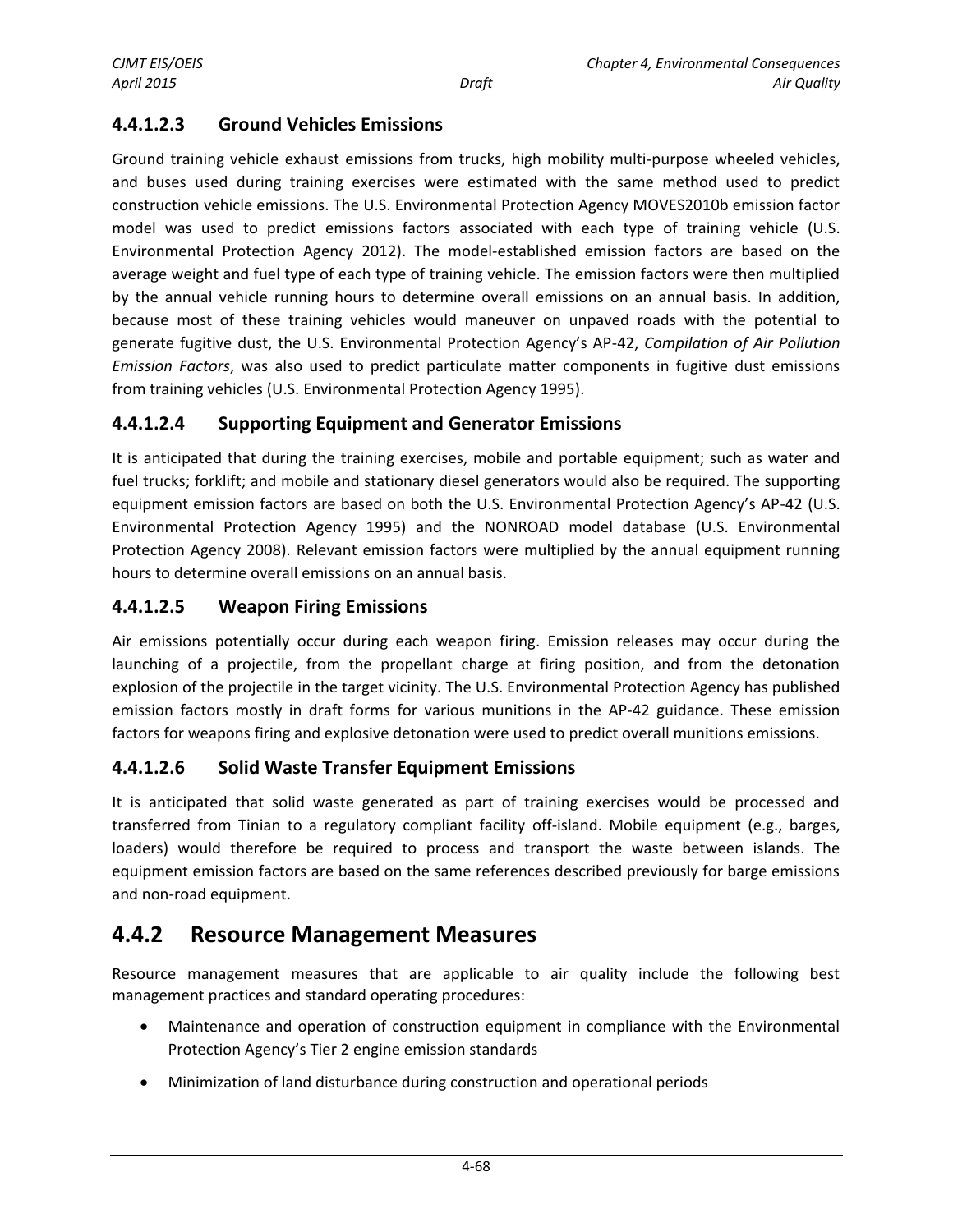- Stabilization of construction site entrances
- Covering trucks when hauling soil, stone, and debris
- Utilization of water trucks to minimize dust during construction activities
- Minimization of truck idling time
- Utilization of construction equipment with emission control devices (e.g., diesel particulate filters)

A complete listing of best management practices is provided in Appendix D, *Best Management Practices*.

### **4.4.3 Tinian**

### <span id="page-4-1"></span>**4.4.3.1 Tinian Alternative 1**

#### **4.4.3.1.1 Construction Impacts**

Operation of construction equipment and associated vehicles may result in short-term impacts to air quality. The total construction-related air emissions were averaged evenly over a potential 9-year build period on Tinian to obtain an annual emission average [\(Table 4.4-1\)](#page-4-0). The average annual emissions are well below the 250 tons (227 metric tons) per year threshold. Therefore, Tinian Alternative 1 construction activities would result in less than significant direct or indirect impacts to air quality.

<span id="page-4-0"></span>

| <b>Construction</b> |      | Pollutant (tons per year) |           |            |                                                                                                                                  |            |                 |  |  |
|---------------------|------|---------------------------|-----------|------------|----------------------------------------------------------------------------------------------------------------------------------|------------|-----------------|--|--|
| Year                | SO,  | CО                        | $PM_{10}$ | $PM_{2.5}$ | NO.                                                                                                                              | <b>VOC</b> | CO <sub>2</sub> |  |  |
| $1 - 9$             | 0.19 | 9.25                      | 0.69      | 0.65       | 8.09                                                                                                                             |            | 1.207.57        |  |  |
| Leaend:             |      |                           |           |            | $CO$ = carbon monoxide: $CO_2$ = carbon dioxide: NO <sub>2</sub> = nitrogen oxides: PM <sub>10</sub> = particulate matter with a |            |                 |  |  |

**Table 4.4-1. Annual Average Construction Emissions – Tinian Alternative 1** 

*Legend*: CO = carbon monoxide; CO<sub>2</sub> = carbon dioxide; NO<sub>x</sub> = nitrogen oxides; PM<sub>10</sub> = particulate matter with a particle diameter of less than or equal to 10 microns;  $PM_{2.5}$  = particulate matter with a particle diameter of less than or equal to 2.5 microns;  $SO_2$  = sulfur dioxide; VOC = volatile organic compound. *Note:* 250 ton per year threshold does not apply to CO<sub>2.</sub>

#### **4.4.3.1.2 Operation Impacts**

Tinian Alternative 1 would not affect the permitted operational capacity of existing utility systems as discussed in Section 4.14, *Utilities*. Therefore, no adverse air quality impacts from stationary sources (i.e., new or modified fixed or immobile facilities) would occur. Annual military training activities in Tinian would increase under Tinian Alternative 1. Therefore, annual emissions for criteria pollutants would increase relative to the existing conditions. Calculated emissions are summarized in [Table 4.4-2.](#page-5-0)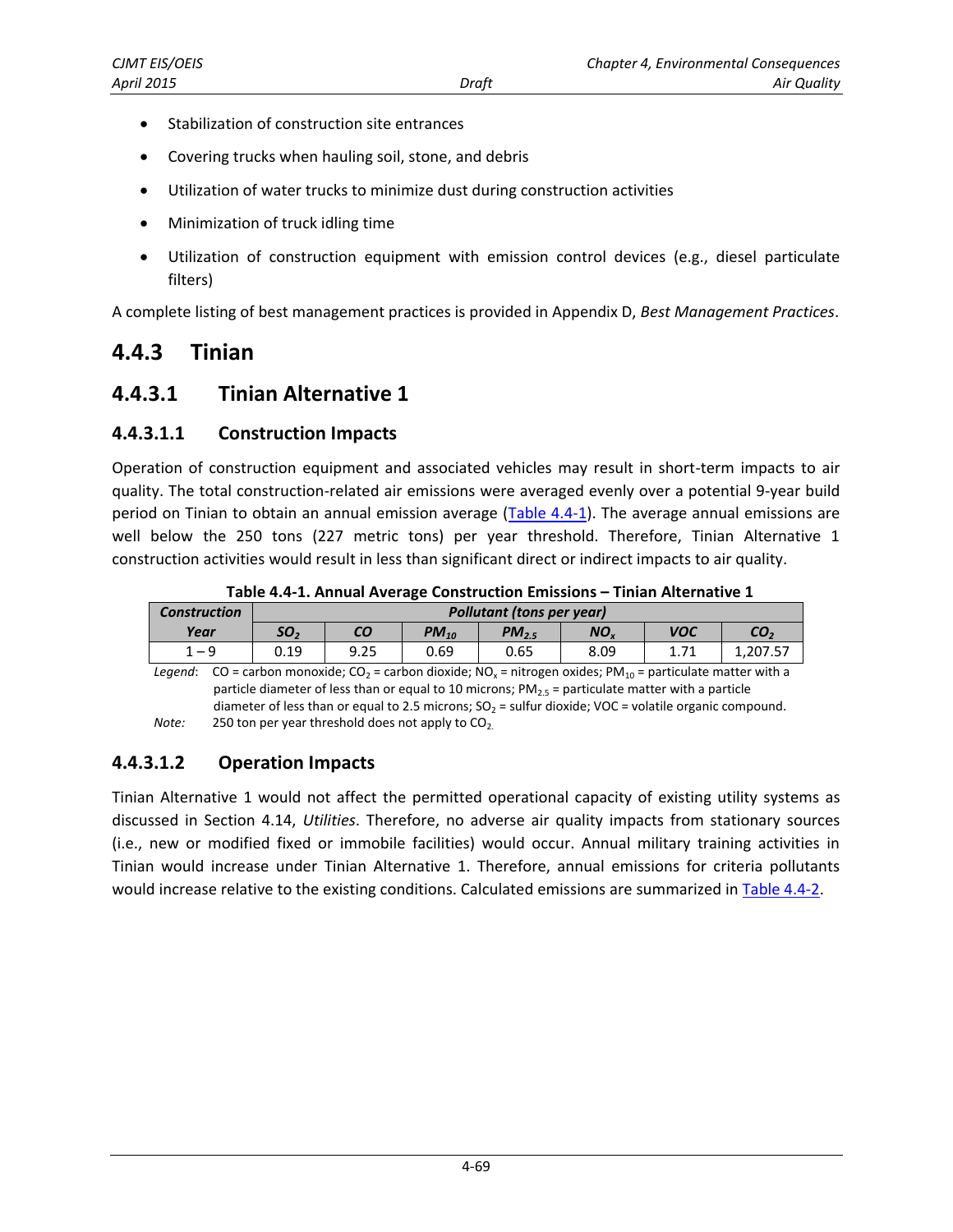<span id="page-5-0"></span>

| <b>Pollutant (tons per year)</b>                     |                                    |           |            |                 |            |                 |  |  |  |  |  |  |
|------------------------------------------------------|------------------------------------|-----------|------------|-----------------|------------|-----------------|--|--|--|--|--|--|
| SO <sub>2</sub>                                      | <b>CO</b>                          | $PM_{10}$ | $PM_{2.5}$ | NO <sub>x</sub> | <b>VOC</b> | CO <sub>2</sub> |  |  |  |  |  |  |
| Aircraft Sorties around Tinian International Airport |                                    |           |            |                 |            |                 |  |  |  |  |  |  |
| 8.12                                                 | 256.27                             | 42.69     | 42.69      | 89.02           | 75.18      | 25,048.85       |  |  |  |  |  |  |
|                                                      | <b>Aircraft Training Exercises</b> |           |            |                 |            |                 |  |  |  |  |  |  |
| 2.74                                                 | 3.25                               | 11.29     | 11.29      | 28.70           | 0.37       | 3,740.83        |  |  |  |  |  |  |
| <b>Marine Vessels</b>                                |                                    |           |            |                 |            |                 |  |  |  |  |  |  |
| 31.61                                                | 8.85                               | 3.75      | 3.43       | 106.28          | 4.02       | 5,144.48        |  |  |  |  |  |  |
| <b>Ground Vehicles</b>                               |                                    |           |            |                 |            |                 |  |  |  |  |  |  |
| 13.38                                                | 42.31                              | 109.13    | 19.38      | 141.71          | 9.11       | 1,192.42        |  |  |  |  |  |  |
| <b>Support Equipment</b>                             |                                    |           |            |                 |            |                 |  |  |  |  |  |  |
| 0.17                                                 | 3.43                               | 16.48     | 2.12       | 7.50            | 0.64       | 794.05          |  |  |  |  |  |  |
| <b>Generators</b>                                    |                                    |           |            |                 |            |                 |  |  |  |  |  |  |
| 0.35                                                 | 4.71                               | 0.34      | 0.29       | 20.57           | 0.60       | 994.00          |  |  |  |  |  |  |
| <b>Solid Waste Transfer</b>                          |                                    |           |            |                 |            |                 |  |  |  |  |  |  |
| 0.10                                                 | 0.31                               | 0.06      | 0.06       | 0.95            | 0.07       | 84.56           |  |  |  |  |  |  |
| <b>Munitions</b>                                     |                                    |           |            |                 |            |                 |  |  |  |  |  |  |
| 0.03                                                 | 56.01                              | 38.68     | 13.80      | 1.72            | 0.01       | 82.21           |  |  |  |  |  |  |
| Total                                                |                                    |           |            |                 |            |                 |  |  |  |  |  |  |
| 56.45                                                | 375.14                             | 222.42    | 93.06      | 396.45          | 90.00      | 37,081.40       |  |  |  |  |  |  |

|  |  |  | Table 4.4-2. Operational Training Annual Emissions - Tinian Alternatives 1, 2, and 3 |
|--|--|--|--------------------------------------------------------------------------------------|
|--|--|--|--------------------------------------------------------------------------------------|

*Legend*: CO = carbon monoxide; CO<sub>2</sub> = carbon dioxide; NO<sub>x</sub> = nitrogen oxides; PM<sub>10</sub> = particulate matter with a particle diameter of less than or equal to 10 microns;  $PM_{2.5}$  = particulate matter with a particle diameter of less than or equal to 2.5 microns;  $SO_2$  = sulfur dioxide; VOC = volatile organic compound.

*Note:* 250 ton per year threshold does not apply to CO<sub>2</sub>.

The operational training-related emissions for Tinian Alternative 1 [\(Table 4.4-2\)](#page-5-0) are below the comparative impact threshold of 250 tons (227 metric tons) per year for all criteria pollutants, except carbon monoxide and nitrogen oxide. The training-related carbon monoxide and nitrogen oxide emissions would occur across a large geographic area that consists of both the airspace around the airport and training facilities where aircraft would operate, the proposed RTA where training vehicles and aircraft would operate, and coastal areas where aircraft and vessels would operate.

Approximately 71% of total carbon monoxide and 56% of nitrogen oxide emissions would be generated by aircraft and seafaring vessels and would not result in impacts to air quality at ground level on land where human exposure would occur. Consequently, the total ground level carbon monoxide and nitrogen oxide emissions would be well below the 250 tons (227 metric tons) per year comparative impact threshold. Furthermore, the dominant trade winds in the region blowing from the east and northeast would quickly disperse emissions towards the ocean. Therefore, Tinian Alternative 1 operations would result in less than significant direct or indirect impacts to air quality.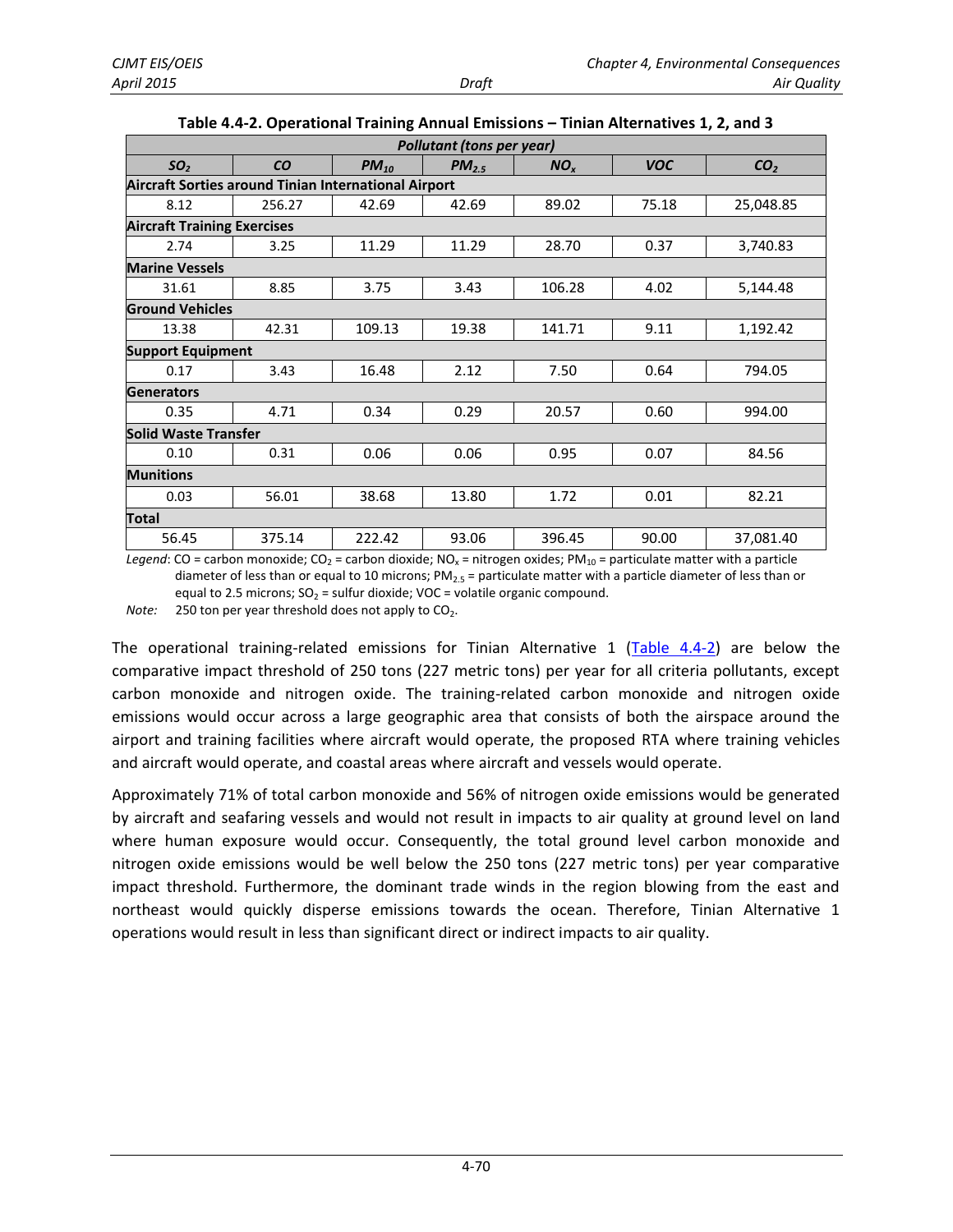## **4.4.3.2 Tinian Alternative 2**

#### **4.4.3.2.1 Construction Impacts**

Tinian Alternative 2 would result in slightly higher construction impacts to air quality than estimated from Tinian Alternative 1. The predicted average annual construction emissions under Tinian Alternative 2 as shown in [Table 4.4-3](#page-6-0) are well below the significance threshold of 250 tons (227 metric tons) per year for criteria pollutants. Therefore, Tinian Alternative 2 construction activities would result in less than significant direct or indirect impacts to air quality.

<span id="page-6-0"></span>

| <b>Construction</b>                                                                                                                             |                 | <b>Pollutant (tons per year)</b> |           |            |                 |            |                 |  |  |  |
|-------------------------------------------------------------------------------------------------------------------------------------------------|-----------------|----------------------------------|-----------|------------|-----------------|------------|-----------------|--|--|--|
| Year                                                                                                                                            | SO <sub>2</sub> | CО                               | $PM_{10}$ | $PM_{2.5}$ | NO <sub>v</sub> | <b>VOC</b> | CO <sub>2</sub> |  |  |  |
| $1 - 9$                                                                                                                                         | 0.19            | 9.49                             | 0.70      | 0.66       | 8.20            | 1.75       | 1.223.55        |  |  |  |
| Legend: CO = carbon monoxide; CO <sub>2</sub> = carbon dioxide; NO <sub>x</sub> = nitrogen oxides; PM <sub>10</sub> = particulate matter with a |                 |                                  |           |            |                 |            |                 |  |  |  |

*Legend*: CO = carbon monoxide; CO<sub>2</sub> = carbon dioxide; NO<sub>x</sub> = nitrogen oxides; PM<sub>10</sub> = particulate matter with a particle diameter of less than or equal to 10 microns; PM<sub>2.5</sub> = particulate matter with a particle diameter of less than or equal to 2.5 microns;  $SO_2$  = sulfur dioxide; VOC = volatile organic compound.

*Note:* 250 ton per year threshold does not apply to CO<sub>2</sub>.

#### **4.4.3.2.2 Operation Impacts**

Operational training impacts to air quality resulting from Tinian Alternative 2 would be the same as those from Tinian Alternative 1 (see [Table 4.4-2\)](#page-5-0) because operations would be the same under both alternatives in terms of activities although the location of some of the activities would differ. See [Section](#page-4-1)  [4.4.3.1,](#page-4-1) *Tinian Alternative* 1, for a discussion of impacts. Therefore, Tinian Alternative 2 operations would result in less than significant direct or indirect impacts to air quality.

### **4.4.3.3 Tinian Alternative 3**

#### **4.4.3.3.1 Construction Impacts**

Annual construction emissions resulting from Tinian Alternative 3 would be similar to, but slightly higher than, emissions resulting from Tinian Alternative 1 construction activities. The average annual construction emissions from Tinian Alternative 3, as shown in [Table 4.4-4,](#page-6-1) are below the significance threshold of 250 tons (227 metric tons) per year for criteria pollutants. Therefore, construction activities associated with Tinian Alternative 3 would result in less than significant impacts to air quality.

| <b>Construction</b> |                 | Pollutant (tons per year)                                             |      |      |      |  |          |  |  |
|---------------------|-----------------|-----------------------------------------------------------------------|------|------|------|--|----------|--|--|
| Year                | SO <sub>2</sub> | <b>VOC</b><br>CO<br>NO.<br>CO <sub>2</sub><br>$PM_{10}$<br>$PM_{2.5}$ |      |      |      |  |          |  |  |
| $1 - 9$             | 0.19            | 9.30                                                                  | 0.69 | 0.65 | 8.12 |  | 1.210.85 |  |  |

<span id="page-6-1"></span>**Table 4.4-4. Annual Average Construction Emissions – Tinian Alternative 3** 

*Legend*: CO = carbon monoxide; CO<sub>2</sub> = carbon dioxide; NO<sub>x</sub> = nitrogen oxides; PM<sub>10</sub> = particulate matter with a particle diameter of less than or equal to 10 microns;  $PM_{2.5}$  = particulate matter with a particle diameter of less than or equal to 2.5 microns;  $SO<sub>2</sub> =$  sulfur dioxide; VOC = volatile organic compound. *Note:* 250 ton per year threshold does not apply to CO<sub>2</sub>.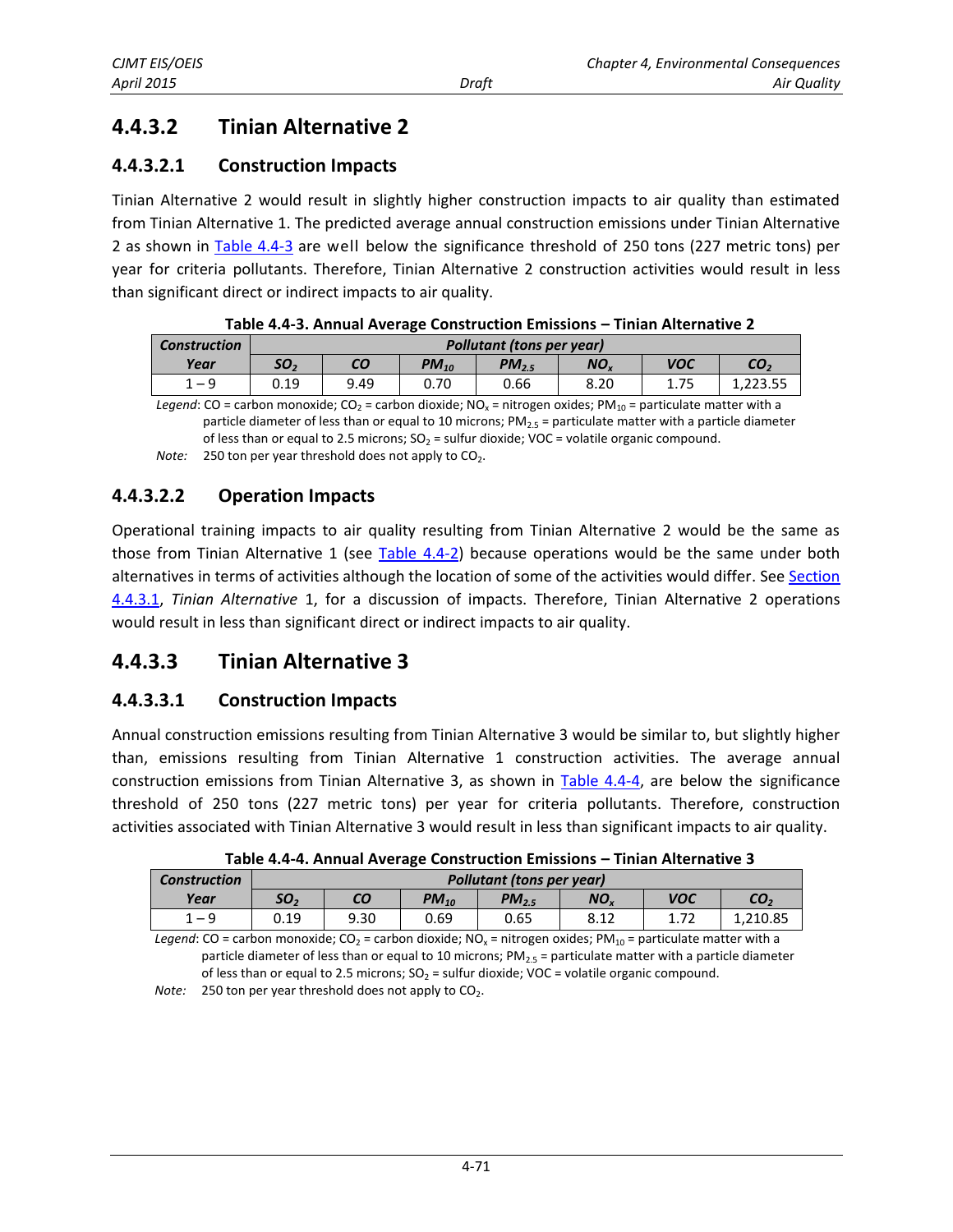### **4.4.3.3.2 Operation Impacts**

Tinian Alternative 3 would result in the same impacts to air quality as those resulting from Tinian Alternative 1 operations (see [Table 4.4-2\)](#page-5-0) because operations would be the same under both alternatives in terms of activities although the location of some of the activities would differ. See [Section](#page-4-1)  [4.4.3.1,](#page-4-1) *Tinian Alternative 1*, for a discussion of impacts. Therefore, Tinian Alternative 3 operations would also result in less than significant direct or indirect impacts to air quality.

### **4.4.3.4 Tinian No-Action Alternative**

Under the no-action alternative for Tinian, periodic non-live-fire military training exercises would continue. Air emissions would include minor and short-term amounts of criteria pollutants related to fossil fuel combustion exhausts from ground vehicle and aircraft operations. Particulate matter in the form of dust would be emitted as vehicles and troops used unpaved road and staging areas. There would also be annual air emissions associated with the construction and subsequent operations of the four live-fire training ranges envisioned in the Guam and CNMI Military Relocation EIS (DoN 2010a). These emissions from the four ranges would be less than significant (see Table 5.2-2; DoN 2010a). Emissions under Mariana Islands Range Complex training would produce minor localized emissions and would not affect current attainment status of all criteria pollutants (see Table 3.4-8; DoN 2010b). When the combined emissions from the no-action alternative activities are considered, they would be well below the significance threshold of 250 tons (227 metric tons) per year; therefore, the no-action alternative would result in less than significant impacts to air quality on Tinian.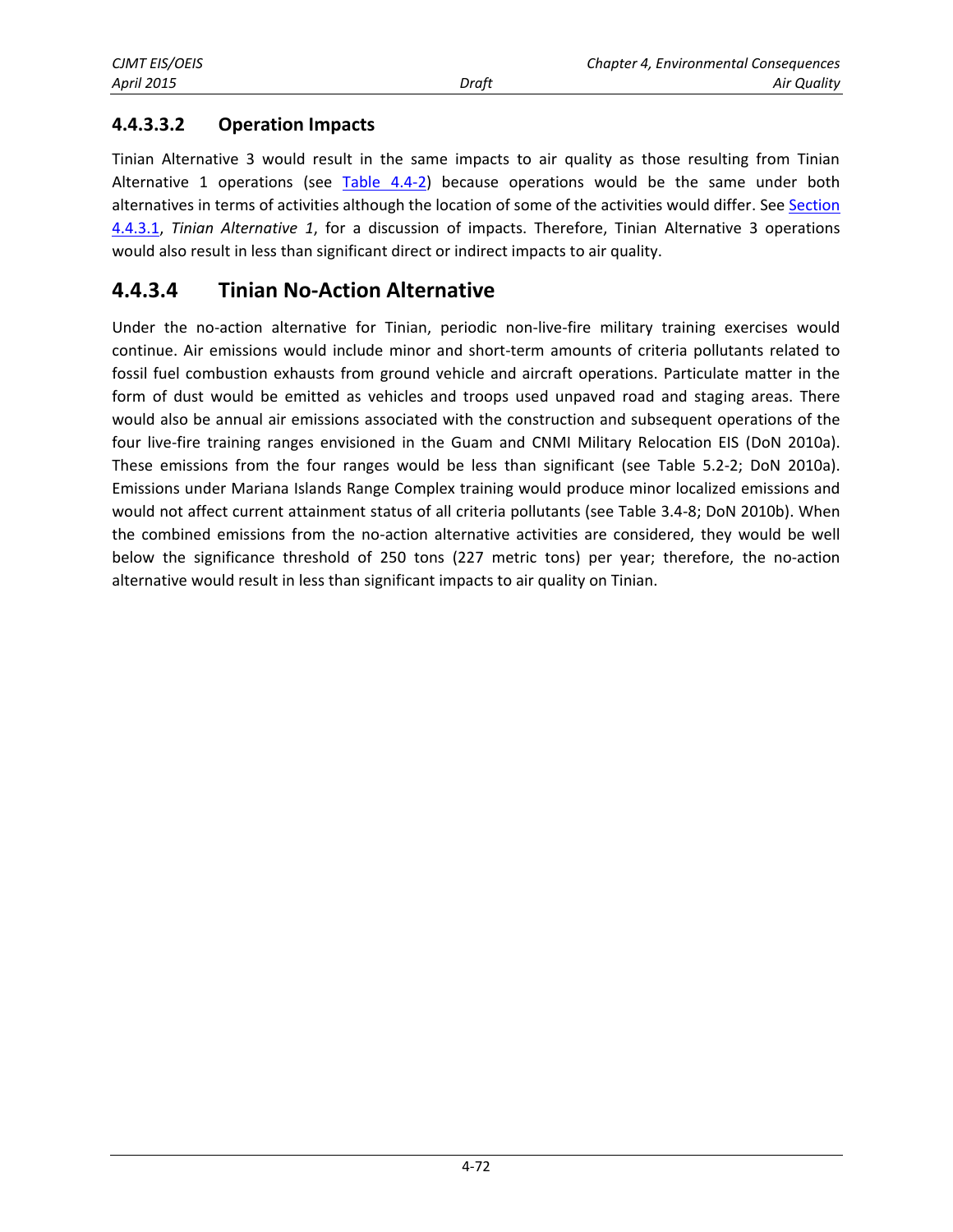### **4.4.3.5 Summary of Impacts for Tinian Alternatives**

[Table 4.4-5](#page-8-0) provides a comparison of the potential impacts to air quality resources for the three Tinian alternatives and the no-action alternative.

<span id="page-8-0"></span>

| Table 4.4-5. Summary of Impacts for Tinian Alternatives |  |  |
|---------------------------------------------------------|--|--|
|---------------------------------------------------------|--|--|

| <b>Resource Area</b> | <b>Tinian</b><br>(Alternative 1) |                  | <b>Tinian</b><br>(Alternative 2) |                  | <b>Tinian</b><br>(Alternative 3) |                  | <b>No-Action Alternative</b> |                  |
|----------------------|----------------------------------|------------------|----------------------------------|------------------|----------------------------------|------------------|------------------------------|------------------|
| <b>Air Quality</b>   | Construction                     | <b>Operation</b> | Construction                     | <b>Operation</b> | <b>Construction</b>              | <b>Operation</b> | <b>Construction</b>          | <b>Operation</b> |
| Air Quality          | LS!                              | LS:              | LSI                              | ◡                | LS!                              | LSI              | ີ                            | LSI              |

*Legend*: *LSI* = less than significant impact.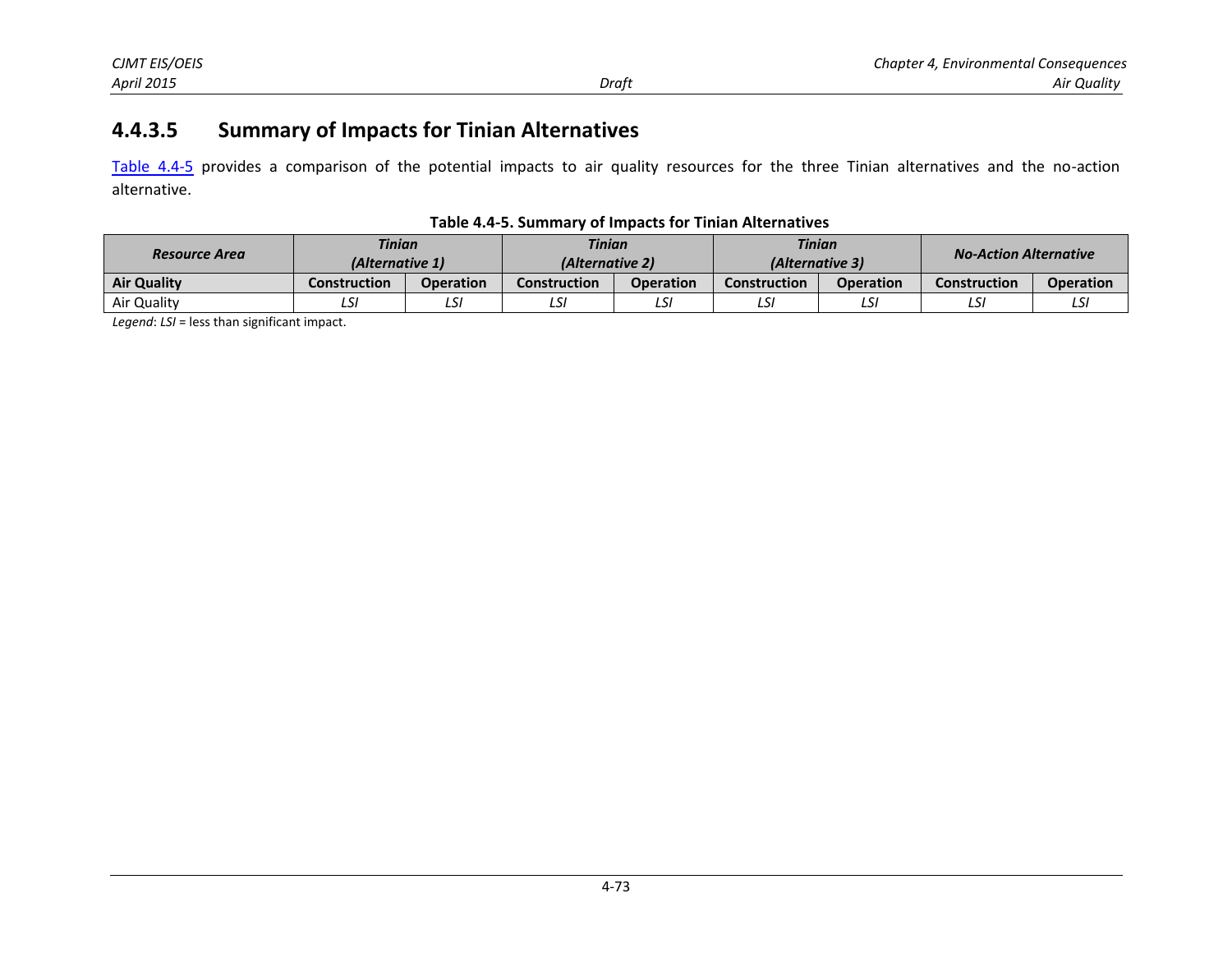# **4.4.4 Pagan**

### <span id="page-9-1"></span>**4.4.4.1 Pagan Alternative 1**

#### **4.4.4.1.1 Construction Impacts**

The annual emissions were conservatively estimated based on a 4-year construction period and are summarized in [Table 4.4-6.](#page-9-0) As discussed in Chapter 2, *Proposed Action and Alternatives,* construction would occur over an 8 to 10 year period. The type and intensity of construction activities would vary across the 8 to 10 year construction period. Averaging emissions across a 4-year construction period provides a conservative estimate of annual emissions. Total emissions are below the 250 tons (227 metric tons) per year threshold. Therefore, Pagan Alternative 1 construction activities would result in less than significant direct or indirect impacts to air quality.

| <b>Construction</b>                |                 | <b>Pollutant (tons per year)</b> |           |           |         |            |                      |  |  |
|------------------------------------|-----------------|----------------------------------|-----------|-----------|---------|------------|----------------------|--|--|
| Year                               | SO <sub>2</sub> | CО                               | $PM_{10}$ | $PM_{25}$ | NO.     | <b>VOC</b> | CO,                  |  |  |
| 1 – 4                              | 0.07            | 5.76                             | 0.33      | 0.31      | 3.00    | 1.14       | 369.53               |  |  |
| $\overline{\phantom{a}}$<br>$\sim$ |                 | $\cdots$                         |           | $\cdot$ . | $- - -$ | .          | $\sim$ $\sim$ $\sim$ |  |  |

<span id="page-9-0"></span>**Table 4.4-6. Annual Construction Emissions – Pagan Alternative 1** 

*Legend:* CO = carbon monoxide; CO2 = carbon dioxide; NOx = nitrogen oxides; PM<sub>10</sub> = particulate matter with a particle diameter of less than or equal to 10 microns;  $PM_{2.5}$  = particulate matter with a particle diameter of less than or equal to 2.5 microns; SO2 = sulfur dioxide; VOC = volatile organic compound.

*Note:* 250 ton per year threshold does not apply to CO<sub>2</sub>.

### **4.4.4.1.2 Operation Impacts**

The annual emissions for the operational elements and training exercises are summarized in [Table 4.4-7](#page-10-0) and are well below the comparative impact threshold of 250 tons (227 metric tons) per year for all criteria pollutants, except for nitrogen oxide. Approximately 75% of nitrogen oxide emissions would be generated by ground training vehicles. The training would also involve explosions detonated on lava rocks that likely contain hazardous fibrous materials and would release particulates in the air. However given the lack of studies of the impact from rock detonations, the particulate emissions generated cannot be feasibly quantified. However, because no sensitive land uses are located close to the proposed RTA and the dominant trade winds in the region would quickly disperse all emissions (including nitrogen oxide or particulates from rock detonations) towards the ocean, Pagan Alternative 1 operations would result in less than significant direct or indirect impacts to air quality.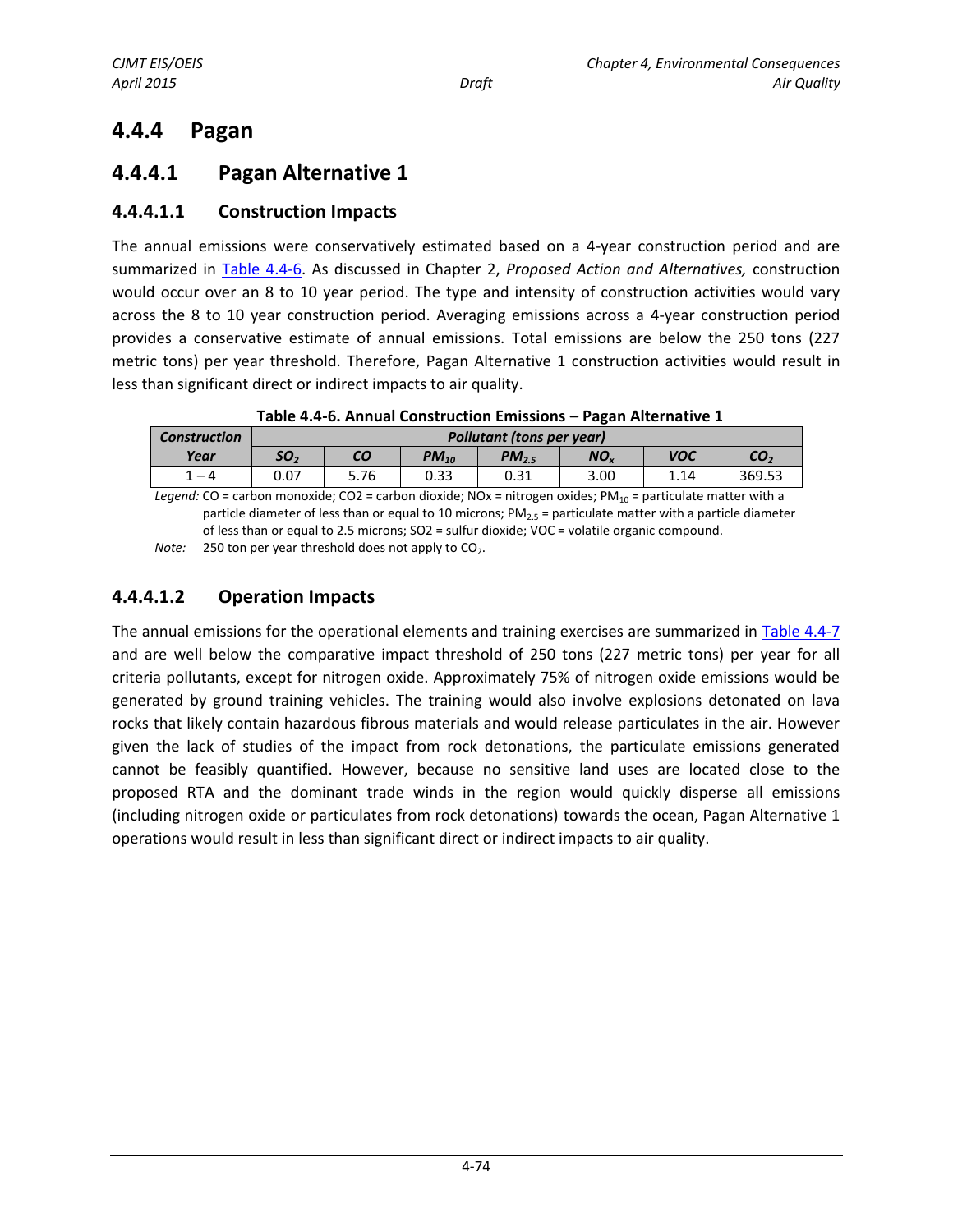|                                                             |           |           | Pollutant (tons per year) |                 |            |                 |
|-------------------------------------------------------------|-----------|-----------|---------------------------|-----------------|------------|-----------------|
| SO <sub>2</sub>                                             | <b>CO</b> | $PM_{10}$ | $PM_{2.5}$                | NO <sub>x</sub> | <b>VOC</b> | CO <sub>2</sub> |
| <b>Aircraft Sorties around Tinian International Airport</b> |           |           |                           |                 |            |                 |
| 2.98                                                        | 74.22     | 17.16     | 17.16                     | 42.66           | 29.71      | 7,607.25        |
| <b>Aircraft Training Exercises</b>                          |           |           |                           |                 |            |                 |
| 2.29                                                        | 2.31      | 8.00      | 8.00                      | 42.64           | 0.28       | 4,810.82        |
| <b>Marine Vessels</b>                                       |           |           |                           |                 |            |                 |
| 2.18                                                        | 0.84      | 0.27      | 0.25                      | 10.22           | 0.36       | 353.86          |
| <b>Ground Vehicles</b>                                      |           |           |                           |                 |            |                 |
| 32.80                                                       | 94.12     | 155.51    | 35.46                     | 335.45          | 20.41      | 1,421.42        |
| <b>Support Equipment</b>                                    |           |           |                           |                 |            |                 |
| 0.02                                                        | 0.49      | 1.24      | 0.20                      | 0.92            | 0.09       | 102.75          |
| <b>Generators</b>                                           |           |           |                           |                 |            |                 |
| 0.30                                                        | 4.04      | 0.29      | 0.25                      | 17.61           | 0.52       | 851.20          |
| <b>Munitions</b>                                            |           |           |                           |                 |            |                 |
| 0.04                                                        | 6.63      | 24.92     | 23.05                     | 0.19            | 0.06       | 315.34          |
| Total                                                       |           |           |                           |                 |            |                 |
| 40.61                                                       | 182.65    | 207.39    | 84.37                     | 449.69          | 51.43      | 15,462.64       |

<span id="page-10-0"></span>

|  | Table 4.4-7. Operational Training Activity Annual Emissions - Pagan Alternative 1 |  |
|--|-----------------------------------------------------------------------------------|--|
|  |                                                                                   |  |

*Legend*: CO = carbon monoxide; CO<sub>2</sub> = carbon dioxide; NO<sub>x</sub> = nitrogen oxides; PM<sub>10</sub> = particulate matter with a particle diameter of less than or equal to 10 microns;  $PM_{2.5}$  = particulate matter with a particle diameter of less than or equal to 2.5 microns;  $SO_2$  = sulfur dioxide; VOC = volatile organic compound.

*Note:* 250 ton per year threshold does not apply to CO<sub>2</sub>.

#### **4.4.4.1.2.1 Volcanic Impacts to Operation**

Existing volcanic gases would continue to be released from volcanic eruptions as part of natural geological processes. Sulfur dioxide, a criteria pollutant, is one of the most common gases released in volcanic eruptions and is hazardous to humans. Periodic sulfur dioxide releases due to volcanic eruptions could potentially have an adverse impact to air quality. However, volcanic eruptions are natural geological processes, and the proposed action would not have an impact on the frequency of such eruptions. Therefore, Pagan Alternative 1 operations would have no impacts to air quality in regard to volcanic eruptions.

### **4.4.4.2 Pagan Alternative 2**

#### **4.4.4.2.1 Construction Impacts**

Pagan Alternative 2 construction emissions would be similar but slightly less than emissions predicted to result from Pagan Alternative 1. The modeled annual construction emissions summarized in [Table 4.4-8](#page-11-0) are below the significance threshold of 250 tons (227 metric tons) per year for criteria pollutants. Therefore, Pagan Alternative 2 construction activities would result in less than significant impacts to air quality.